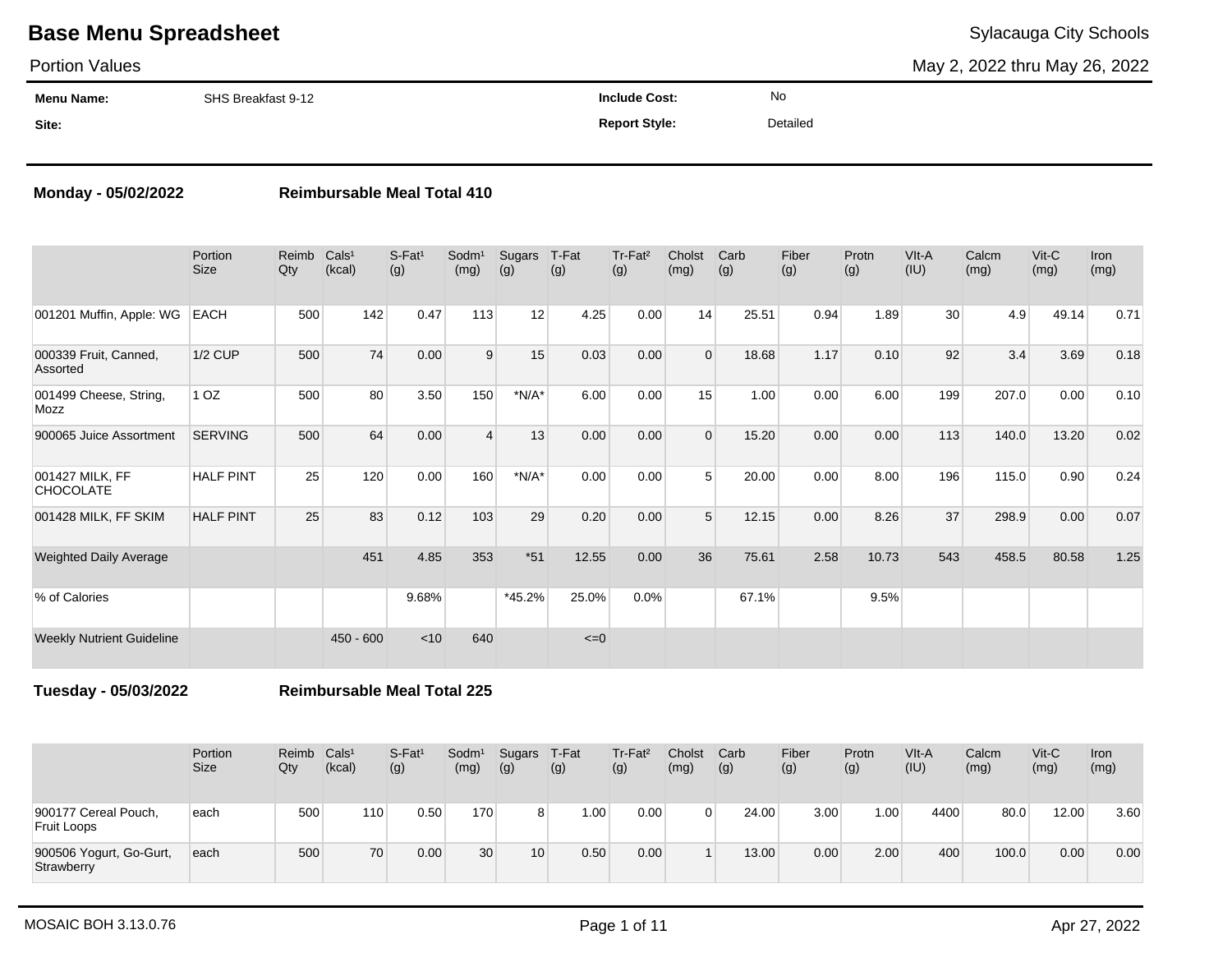Portion Values

May 2, 2022 thru May 26, 2022

|                                     | Portion<br><b>Size</b> | Reimb<br>Qty | Cals <sup>1</sup><br>(kcal) | $S-Fat1$<br>(g) | Sodm <sup>1</sup><br>(mg) | Sugars<br>(g) | T-Fat<br>(g) | Tr-Fat <sup>2</sup><br>(g) | Cholst<br>(mg) | Carb<br>(g) | Fiber<br>(g) | Protn<br>(g) | VIt-A<br>(IU) | Calcm<br>(mg) | $V$ it-C<br>(mg) | <b>Iron</b><br>(mg) |
|-------------------------------------|------------------------|--------------|-----------------------------|-----------------|---------------------------|---------------|--------------|----------------------------|----------------|-------------|--------------|--------------|---------------|---------------|------------------|---------------------|
| 900065 Juice Assortment             | <b>SERVING</b>         | 100          | 64                          | 0.00            | $\overline{4}$            | 13            | 0.00         | 0.00                       | $\Omega$       | 15.20       | 0.00         | 0.00         | 113           | 140.0         | 13.20            | 0.02                |
| 000339 Fruit, Canned,<br>Assorted   | <b>1/2 CUP</b>         | 100          | 74                          | 0.00            | 9                         | 15            | 0.03         | 0.00                       | $\Omega$       | 18.68       | 1.17         | 0.10         | 92            | 3.4           | 3.69             | 0.18                |
| 001427 MILK, FF<br><b>CHOCOLATE</b> | <b>HALF PINT</b>       | 25           | 120                         | 0.00            | 160                       | $*N/A*$       | 0.00         | 0.00                       | 5              | 20.00       | 0.00         | 8.00         | 196           | 115.0         | 0.90             | 0.24                |
| 001426 MILK, 1% FAT                 | <b>HALF PINT</b>       | 10           | 95                          | 0.00            | 100                       | $*N/A*$       | 0.00         | 0.00                       | 11             | 11.32       | 0.00         | 7.64         | 445           | 283.5         | 0.00             | 0.07                |
| <b>Weighted Daily Average</b>       |                        |              | 479                         | 1.11            | 472                       | $*52$         | 3.35         | 0.00                       | 3              | 100.01      | 7.19         | 7.94         | 10799         | 489.1         | 34.28            | 8.12                |
| % of Calories                       |                        |              |                             | 2.09%           |                           | $*43.4%$      | 6.3%         | $0.0\%$                    |                | 83.5%       |              | 6.6%         |               |               |                  |                     |
| <b>Weekly Nutrient Guideline</b>    |                        |              | $450 - 600$                 | < 10            | 640                       |               | $\leq=0$     |                            |                |             |              |              |               |               |                  |                     |

**Wednesday - 05/04/2022 Reimbursable Meal Total 365**

|                                         | Portion<br><b>Size</b> | Reimb<br>Qty | Cals <sup>1</sup><br>(kcal) | $S-Fat1$<br>(g) | Sodm <sup>1</sup><br>(mg) | Sugars<br>(g) | T-Fat<br>(g) | Tr-Fat <sup>2</sup><br>(g) | Cholst<br>(mg) | Carb<br>(g) | Fiber<br>(g) | Protn<br>(g) | VIt-A<br>(IU) | Calcm<br>(mg) | $V$ it-C<br>(mg) | <b>Iron</b><br>(mg) |
|-----------------------------------------|------------------------|--------------|-----------------------------|-----------------|---------------------------|---------------|--------------|----------------------------|----------------|-------------|--------------|--------------|---------------|---------------|------------------|---------------------|
| 001574 Poptart,<br><b>Strawberry WG</b> | <b>EACH</b>            | 500          | 180                         | 1.00            | 180                       | 15            | 2.50         | 0.00                       | $\Omega$       | 38.00       | 3.00         | 2.00         | 500           | 100.0         | 0.00             | 1.80                |
| 900506 Yogurt, Go-Gurt,<br>Strawberry   | each                   | 500          | 70                          | 0.00            | 30                        | 10            | 0.50         | 0.00                       |                | 13.00       | 0.00         | 2.00         | 400           | 100.0         | 0.00             | 0.00                |
| 900065 Juice Assortment                 | <b>SERVING</b>         | 500          | 64                          | 0.00            | $\overline{4}$            | 13            | 0.00         | 0.00                       | $\Omega$       | 15.20       | 0.00         | 0.00         | 113           | 140.0         | 13.20            | 0.02                |
| 000339 Fruit, Canned,<br>Assorted       | $1/2$ CUP              | 25           | 74                          | 0.00            | 9                         | 15            | 0.03         | 0.00                       | $\Omega$       | 18.68       | 1.17         | 0.10         | 92            | 3.4           | 3.69             | 0.18                |
| 001427 MILK. FF<br><b>CHOCOLATE</b>     | <b>HALF PINT</b>       | 25           | 120                         | 0.00            | 160 <sub>1</sub>          | $*N/A*$       | 0.00         | 0.00                       | 5              | 20.00       | 0.00         | 8.00         | 196           | 115.0         | 0.90             | 0.24                |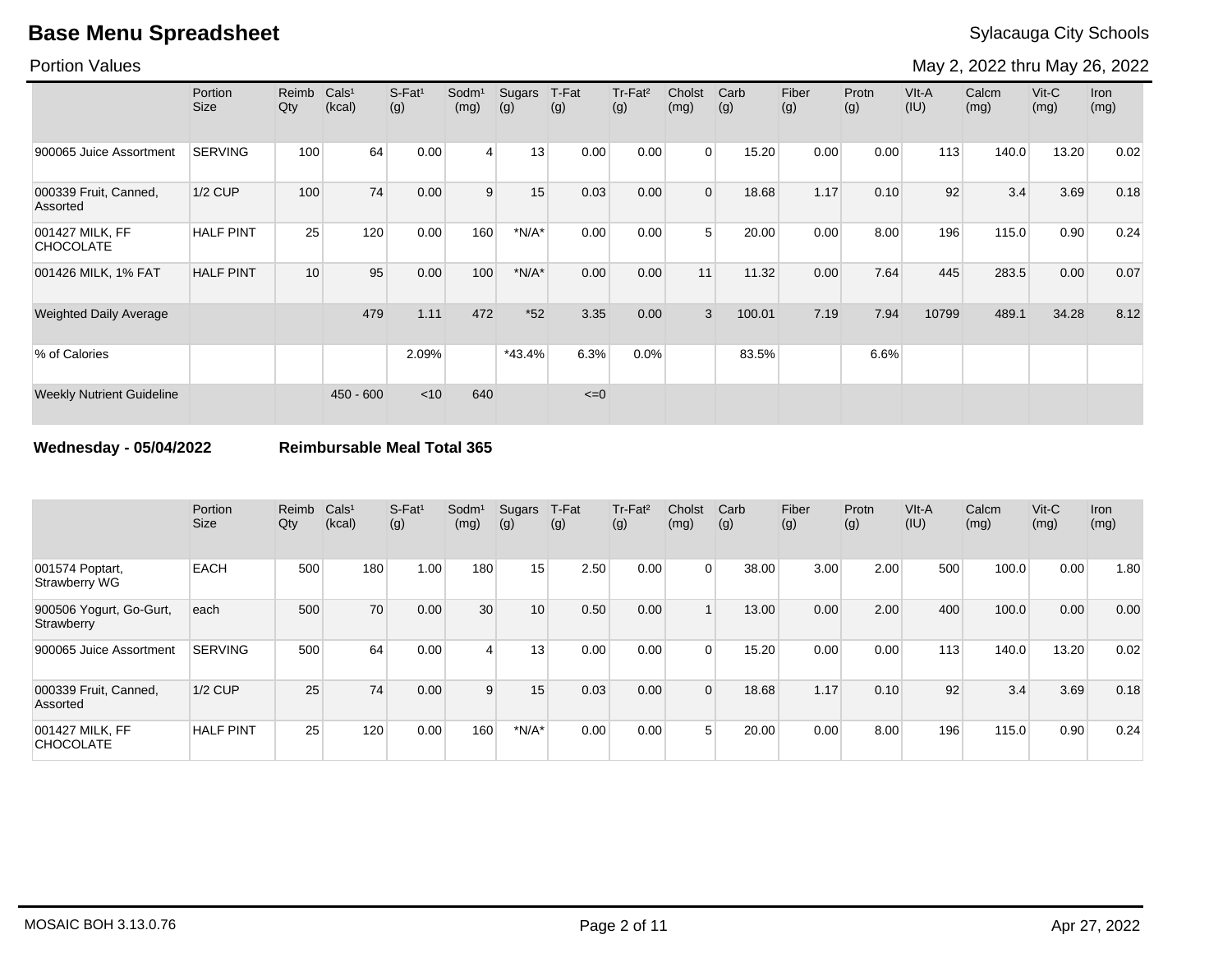Portion Values

May 2, 2022 thru May 26, 2022

|                                  | Portion<br><b>Size</b> | Reimb Cals <sup>1</sup><br>Qty | (kcal)      | $S-Fat1$<br>(g) | Sodm <sup>1</sup><br>(mg) | Sugars<br>(g) | T-Fat<br>(g) | Tr-Fat <sup>2</sup><br>(g) | Cholst<br>(mg) | Carb<br>(g) | Fiber<br>(g) | Protn<br>(g) | $V$ lt-A<br>(IU) | Calcm<br>(mg) | $V$ it-C<br>(mg) | Iron<br>(mg) |
|----------------------------------|------------------------|--------------------------------|-------------|-----------------|---------------------------|---------------|--------------|----------------------------|----------------|-------------|--------------|--------------|------------------|---------------|------------------|--------------|
| 001426 MILK, 1% FAT              | <b>HALF PINT</b>       | 25                             | 95          | 0.00            | 100                       | $*N/A*$       | 0.00         | 0.00                       | 11             | 11.32       | 0.00         | 7.64         | 445              | 283.5         | 0.00             | 0.07         |
| <b>Weighted Daily Average</b>    |                        |                                | 450         | 1.37            | 312                       | $*54$         | 4.11         | 0.00                       | $\overline{2}$ | 94.11       | 4.19         | 6.56         | 1437             | 493.3         | 18.40            | 2.53         |
| % of Calories                    |                        |                                |             | 2.74%           |                           | $*48.0\%$     | 8.2%         | 0.0%                       |                | 83.7%       |              | 5.8%         |                  |               |                  |              |
| <b>Weekly Nutrient Guideline</b> |                        |                                | $450 - 600$ | < 10            | 640                       |               | $\leq=0$     |                            |                |             |              |              |                  |               |                  |              |

**Thursday - 05/05/2022 Reimbursable Meal Total 450**

|                                              | Portion<br><b>Size</b> | Reimb<br>Qty | Cals <sup>1</sup><br>(kcal) | S-Fat <sup>1</sup><br>(g) | Sodm <sup>1</sup><br>(mg) | Sugars<br>(g)  | T-Fat<br>(g) | Tr-Fat <sup>2</sup><br>(g) | Cholst<br>(mg) | Carb<br>(g) | Fiber<br>(g) | Protn<br>(g) | VIt-A<br>(IU)  | Calcm<br>(mg) | Vit-C<br>(mg) | <b>Iron</b><br>(mg) |
|----------------------------------------------|------------------------|--------------|-----------------------------|---------------------------|---------------------------|----------------|--------------|----------------------------|----------------|-------------|--------------|--------------|----------------|---------------|---------------|---------------------|
| 990071 Sausage Patty                         | 1.5 OZ                 | 400          | 190                         | 6.00                      | 320                       | $\overline{0}$ | 18.00        | 0.00                       | 30             | 0.00        | 0.00         | 7.00         | $\overline{0}$ | 0.0           | 0.00          | 0.72                |
| 001477 Biscuit, So.Style<br><b>WG 2.51oz</b> | each                   | 400          | 210                         | 4.50                      | 340                       | 3              | 9.00         | 0.00                       | $\overline{0}$ | 27.00       | 2.00         | 5.00         | 15             | 80.0          | 0.00          | 1.08                |
| 000339 Fruit, Canned,<br>Assorted            | 1/2 CUP                | 100          | 74                          | 0.00                      | 9                         | 15             | 0.03         | 0.00                       | $\Omega$       | 18.68       | 1.17         | 0.10         | 92             | 3.4           | 3.69          | 0.18                |
| 900065 Juice Assortment                      | <b>SERVING</b>         | 500          | 64                          | 0.00                      | 4                         | 13             | 0.00         | 0.00                       | $\overline{0}$ | 15.20       | 0.00         | 0.00         | 113            | 140.0         | 13.20         | 0.02                |
| 001427 MILK, FF<br><b>CHOCOLATE</b>          | <b>HALF PINT</b>       | 25           | 120                         | 0.00                      | 160                       | $*N/A*$        | 0.00         | 0.00                       | 5              | 20.00       | 0.00         | 8.00         | 196            | 115.0         | 0.90          | 0.24                |
| 001428 MILK, FF SKIM                         | <b>HALF PINT</b>       | 10           | 83                          | 0.12                      | 103                       | 29             | 0.20         | 0.00                       | 5              | 12.15       | 0.00         | 8.26         | 37             | 298.9         | 0.00          | 0.07                |
| <b>Weighted Daily Average</b>                |                        |              | 452                         | 9.34                      | 604                       | $*21$          | 24.01        | 0.00                       | 27             | 46.42       | 2.04         | 11.32        | 171            | 240.4         | 15.54         | 1.68                |
| % of Calories                                |                        |              |                             | 18.60%                    |                           | *18.6%         | 47.8%        | 0.0%                       |                | 41.1%       |              | 10.0%        |                |               |               |                     |
| <b>Weekly Nutrient Guideline</b>             |                        |              | $450 - 600$                 | < 10                      | 640                       |                | $\leq=0$     |                            |                |             |              |              |                |               |               |                     |

**Friday - 05/06/2022 Reimbursable Meal Total 225**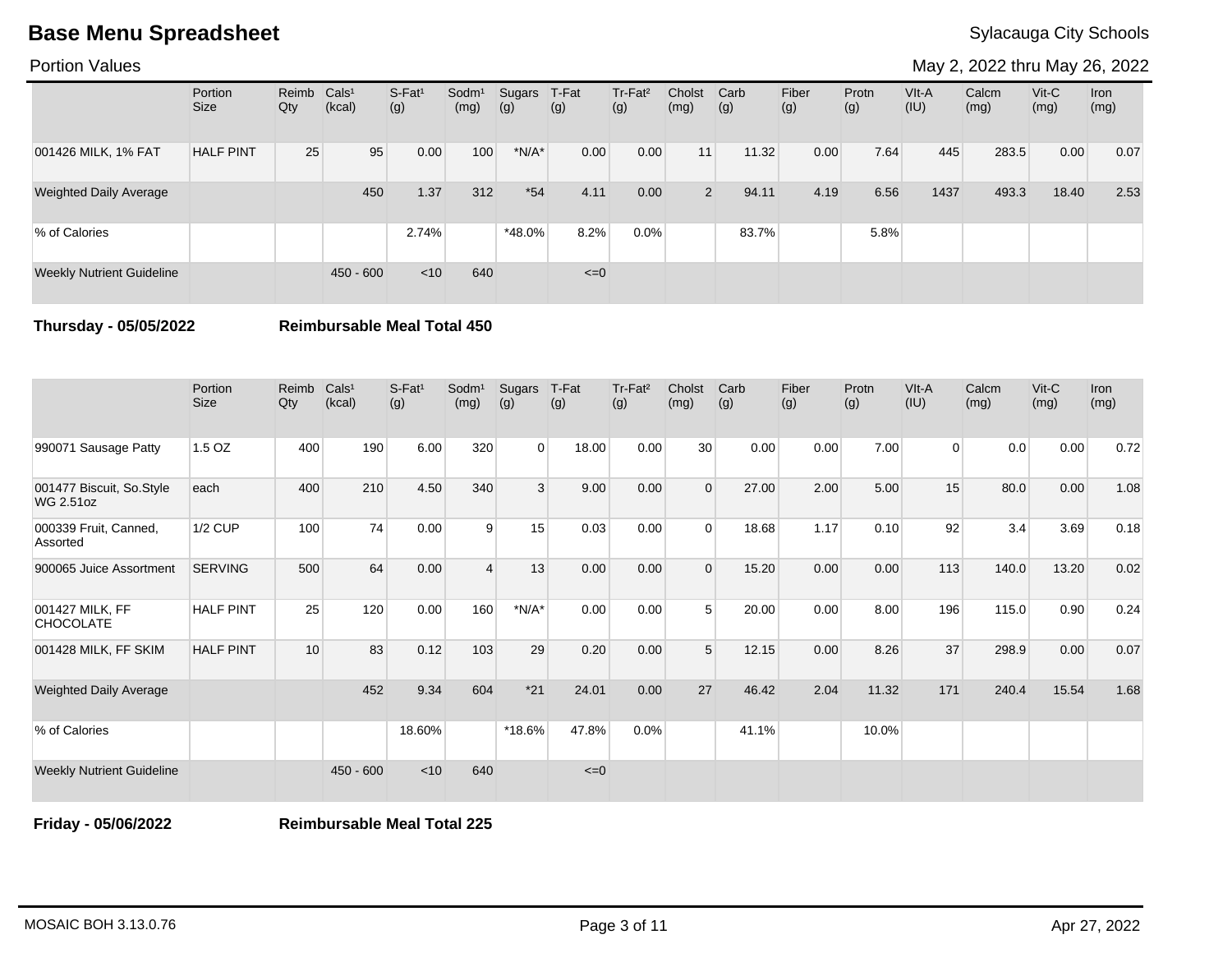Portion Values

May 2, 2022 thru May 26, 2022

|                                       | Portion<br><b>Size</b> | Reimb<br>Qty | Cals <sup>1</sup><br>(kcal) | S-Fat <sup>1</sup><br>(g) | Sodm <sup>1</sup><br>(mg) | Sugars<br>(g) | T-Fat<br>(g) | Tr-Fat <sup>2</sup><br>(g) | Cholst<br>(mg) | Carb<br>(g) | Fiber<br>(g) | Protn<br>(g) | VIt-A<br>(IU) | Calcm<br>(mg) | $V$ it-C<br>(mg) | <b>Iron</b><br>(mg) |
|---------------------------------------|------------------------|--------------|-----------------------------|---------------------------|---------------------------|---------------|--------------|----------------------------|----------------|-------------|--------------|--------------|---------------|---------------|------------------|---------------------|
| 001201 Muffin, Apple: WG              | <b>EACH</b>            | 500          | 142                         | 0.47                      | 113                       | 12            | 4.25         | 0.00                       | 14             | 25.51       | 0.94         | 1.89         | 30            | 4.9           | 49.14            | 0.71                |
| 900506 Yogurt, Go-Gurt,<br>Strawberry | each                   | 500          | 70                          | 0.00                      | 30                        | 10            | 0.50         | 0.00                       |                | 13.00       | 0.00         | 2.00         | 400           | 100.0         | 0.00             | 0.00                |
| 900065 Juice Assortment               | <b>SERVING</b>         | 100          | 64                          | 0.00                      | $\overline{4}$            | 13            | 0.00         | 0.00                       | $\Omega$       | 15.20       | 0.00         | 0.00         | 113           | 140.0         | 13.20            | 0.02                |
| 000339 Fruit, Canned,<br>Assorted     | <b>1/2 CUP</b>         | 100          | 74                          | 0.00                      | 9                         | 15            | 0.03         | 0.00                       | $\Omega$       | 18.68       | 1.17         | 0.10         | 92            | 3.4           | 3.69             | 0.18                |
| 001427 MILK, FF<br><b>CHOCOLATE</b>   | <b>HALF PINT</b>       | 25           | 120                         | 0.00                      | 160                       | $*N/A*$       | 0.00         | 0.00                       | 5              | 20.00       | 0.00         | 8.00         | 196           | 115.0         | 0.90             | 0.24                |
| 001426 MILK, 1% FAT                   | <b>HALF PINT</b>       | 10           | 95                          | 0.00                      | 100                       | $*N/A*$       | 0.00         | 0.00                       | 11             | 11.32       | 0.00         | 7.64         | 445           | 283.5         | 0.00             | 0.07                |
| <b>Weighted Daily Average</b>         |                        |              | 549                         | 1.05                      | 347                       | $*62$         | 10.57        | 0.00                       | 35             | 103.37      | 2.62         | 9.92         | 1088          | 322.2         | 116.81           | 1.69                |
| % of Calories                         |                        |              |                             | 1.72%                     |                           | $*45.2%$      | 17.3%        | 0.0%                       |                | 75.3%       |              | 7.2%         |               |               |                  |                     |
| <b>Weekly Nutrient Guideline</b>      |                        |              | $450 - 600$                 | < 10                      | 640                       |               | $\leq=0$     |                            |                |             |              |              |               |               |                  |                     |

**Monday - 05/09/2022 Reimbursable Meal Total 350**

|                                     | Portion<br><b>Size</b> | Reimb<br>Qty | Cals <sup>1</sup><br>(kcal) | $S$ -Fat <sup>1</sup><br>(g) | Sodm <sup>1</sup><br>(mg) | Sugars<br>(g) | T-Fat<br>(g) | Tr-Fat <sup>2</sup><br>(g) | Cholst<br>(mg) | Carb<br>(g) | Fiber<br>(g) | Protn<br>(g) | VIt-A<br>(IU) | Calcm<br>(mg) | $V$ it-C<br>(mg) | <b>Iron</b><br>(mg) |
|-------------------------------------|------------------------|--------------|-----------------------------|------------------------------|---------------------------|---------------|--------------|----------------------------|----------------|-------------|--------------|--------------|---------------|---------------|------------------|---------------------|
| 000269 Muffin, Assorted             | Each                   | 500          | 154                         | 0.49                         | 124                       | 13            | 4.58         | 0.00                       | 18             | 26.50       | 0.98         | 1.96         | 55            | 15.0          | 16.78            | 0.72                |
| 001515 Cheese, Mozz,<br>String: 1oz | 1 <sub>OZ</sub>        | 500          | 80                          | 3.50                         | 150                       | $*N/A*$       | 6.00         | 0.00                       | 15             | 1.00        | 0.00         | 6.00         | 199           | 207.0         | 0.00             | 0.10                |
| 900065 Juice Assortment             | <b>SERVING</b>         | 500          | 64                          | 0.00                         | $\overline{4}$            | 13            | 0.00         | 0.00                       | $\Omega$       | 15.20       | 0.00         | 0.00         | 113           | 140.0         | 13.20            | 0.02                |
| 000339 Fruit, Canned,<br>Assorted   | 1/2 CUP                | 25           | 74                          | 0.00                         | 9                         | 15            | 0.03         | 0.00                       | $\Omega$       | 18.68       | 1.17         | 0.10         | 92            | 3.4           | 3.69             | 0.18                |
| 001427 MILK. FF<br><b>CHOCOLATE</b> | <b>HALF PINT</b>       | 50           | 120                         | 0.00                         | 160                       | $*N/A*$       | 0.00         | 0.00                       | 5              | 20.00       | 0.00         | 8.00         | 196           | 115.0         | 0.90             | 0.24                |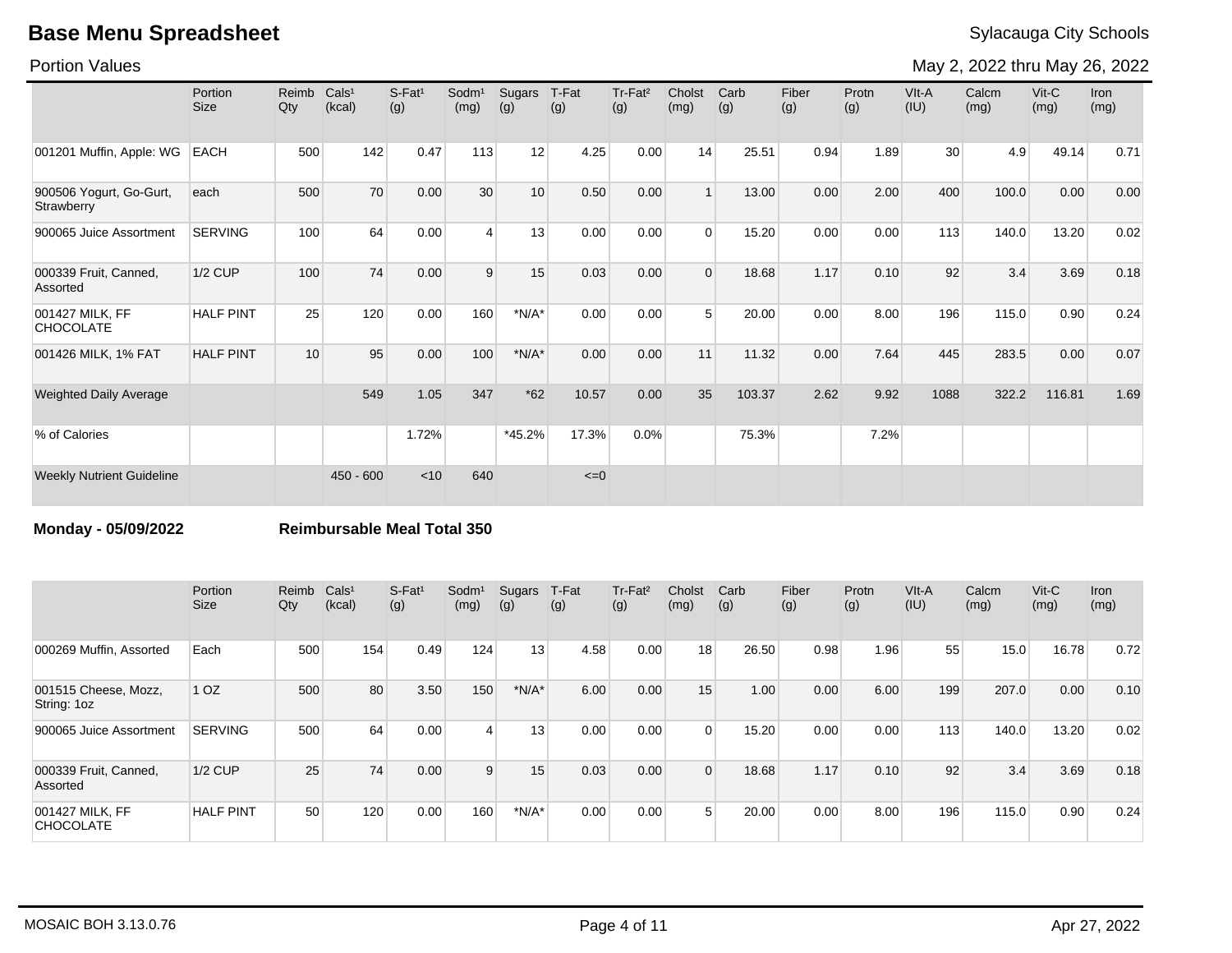Portion Values

May 2, 2022 thru May 26, 2022

|                                  | Portion<br><b>Size</b> | Reimb Cals <sup>1</sup><br>Qty | (kcal)      | S-Fat <sup>1</sup><br>(g) | Sodm <sup>1</sup><br>(mg) | Sugars<br>(g) | T-Fat<br>(g) | $Tr-Fat2$<br>(g) | Cholst<br>(mg) | Carb<br>(g) | Fiber<br>(g) | Protn<br>(g) | $V$ lt-A<br>(IU) | Calcm<br>(mg) | $V$ it-C<br>(mg) | Iron<br>(mg) |
|----------------------------------|------------------------|--------------------------------|-------------|---------------------------|---------------------------|---------------|--------------|------------------|----------------|-------------|--------------|--------------|------------------|---------------|------------------|--------------|
| 001428 MILK, FF SKIM             | <b>HALF PINT</b>       | 25                             | 83          | 0.12                      | 103                       | 29            | 0.20         | 0.00             | 5 <sup>1</sup> | 12.15       | 0.00         | 8.26         | 37               | 298.9         | 0.00             | 0.07         |
| <b>Weighted Daily Average</b>    |                        |                                | 454         | 5.71                      | 429                       | $*41$         | 15.14        | 0.00             | 48             | 66.07       | 1.49         | 13.12        | 561              | 555.1         | 43.22            | 1.25         |
| % of Calories                    |                        |                                |             | 11.32%                    |                           | $*36.1%$      | 30.0%        | 0.0%             |                | 58.2%       |              | 11.6%        |                  |               |                  |              |
| <b>Weekly Nutrient Guideline</b> |                        |                                | $450 - 600$ | $<$ 10                    | 640                       |               | $\leq=0$     |                  |                |             |              |              |                  |               |                  |              |

**Tuesday - 05/10/2022 Reimbursable Meal Total 225**

|                                       | Portion<br><b>Size</b> | Reimb<br>Qty | Cals <sup>1</sup><br>(kcal) | $S-Fat1$<br>(g) | Sodm <sup>1</sup><br>(mg) | Sugars<br>(g) | T-Fat<br>(g) | Tr-Fat <sup>2</sup><br>(g) | Cholst<br>(mg) | Carb<br>(g) | Fiber<br>(g) | Protn<br>(g) | VIt-A<br>(IU) | Calcm<br>(mg) | $V$ it-C<br>(mg) | Iron<br>(mg) |
|---------------------------------------|------------------------|--------------|-----------------------------|-----------------|---------------------------|---------------|--------------|----------------------------|----------------|-------------|--------------|--------------|---------------|---------------|------------------|--------------|
| 900177 Cereal Pouch,<br>Fruit Loops   | each                   | 500          | 110                         | 0.50            | 170                       | 8             | 1.00         | 0.00                       | $\Omega$       | 24.00       | 3.00         | 1.00         | 4400          | 80.0          | 12.00            | 3.60         |
| 900506 Yogurt, Go-Gurt,<br>Strawberry | each                   | 500          | 70                          | 0.00            | 30                        | 10            | 0.50         | 0.00                       |                | 13.00       | 0.00         | 2.00         | 400           | 100.0         | 0.00             | 0.00         |
| 900065 Juice Assortment               | <b>SERVING</b>         | 100          | 64                          | 0.00            | $\overline{\mathbf{A}}$   | 13            | 0.00         | 0.00                       | $\Omega$       | 15.20       | 0.00         | 0.00         | 113           | 140.0         | 13.20            | 0.02         |
| 000339 Fruit, Canned,<br>Assorted     | <b>1/2 CUP</b>         | 100          | 74                          | 0.00            | 9                         | 15            | 0.03         | 0.00                       | $\Omega$       | 18.68       | 1.17         | 0.10         | 92            | 3.4           | 3.69             | 0.18         |
| 001427 MILK, FF<br><b>CHOCOLATE</b>   | <b>HALF PINT</b>       | 25           | 120                         | 0.00            | 160                       | $*N/A*$       | 0.00         | 0.00                       | 5              | 20.00       | 0.00         | 8.00         | 196           | 115.0         | 0.90             | 0.24         |
| 001426 MILK, 1% FAT                   | <b>HALF PINT</b>       | 10           | 95                          | 0.00            | 100                       | $*N/A*$       | 0.00         | 0.00                       | 11             | 11.32       | 0.00         | 7.64         | 445           | 283.5         | 0.00             | 0.07         |
| <b>Weighted Daily Average</b>         |                        |              | 479                         | 1.11            | 472                       | $*52$         | 3.35         | 0.00                       | 3              | 100.01      | 7.19         | 7.94         | 10799         | 489.1         | 34.28            | 8.12         |
| % of Calories                         |                        |              |                             | 2.09%           |                           | $*43.4%$      | 6.3%         | 0.0%                       |                | 83.5%       |              | 6.6%         |               |               |                  |              |
| <b>Weekly Nutrient Guideline</b>      |                        |              | $450 - 600$                 | < 10            | 640                       |               | $\leq=0$     |                            |                |             |              |              |               |               |                  |              |

**Wednesday - 05/11/2022 Reimbursable Meal Total 365**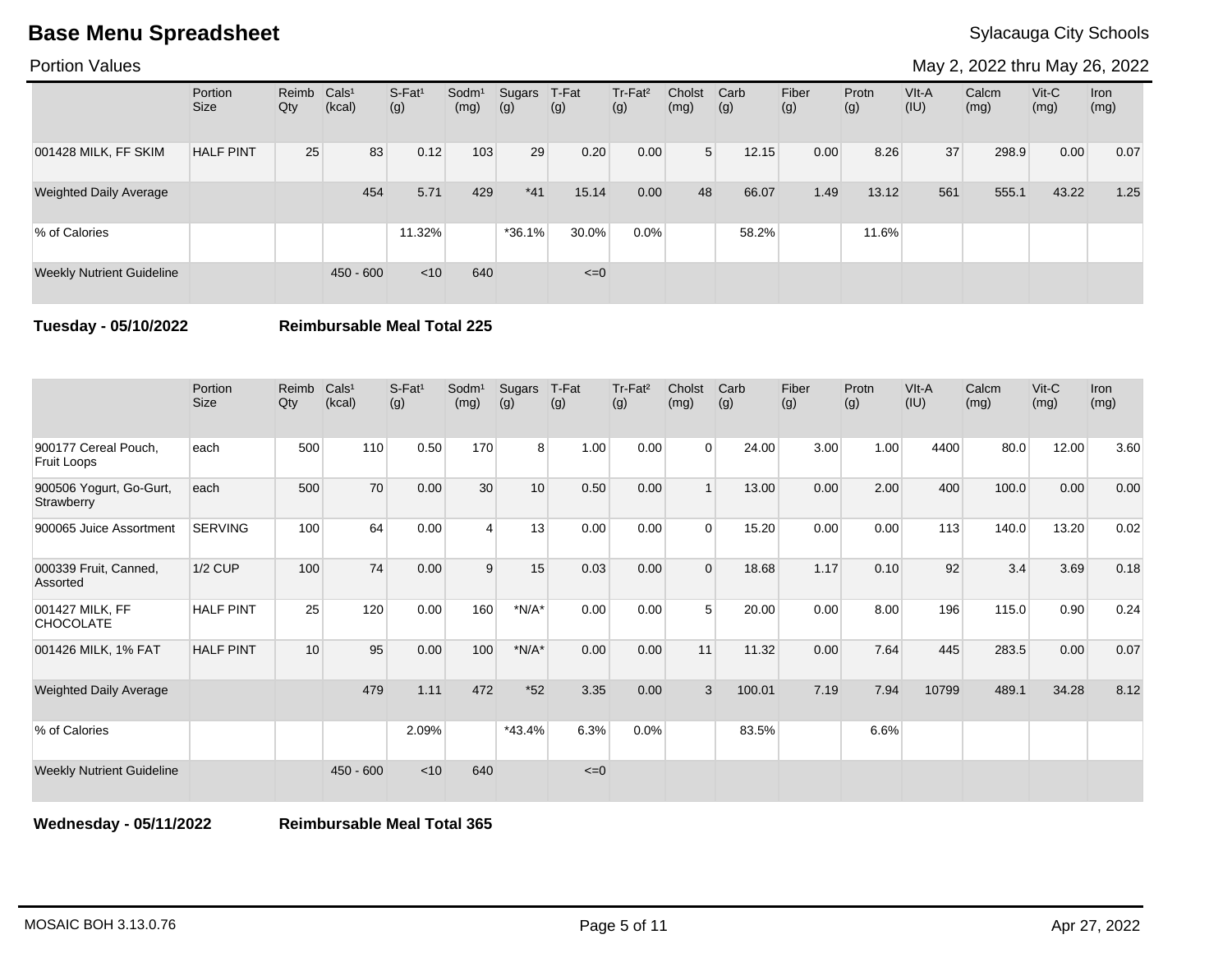Portion Values

May 2, 2022 thru May 26, 2022

|                                       | Portion<br><b>Size</b> | Reimb<br>Qty | Cals <sup>1</sup><br>(kcal) | S-Fat <sup>1</sup><br>(g) | Sodm <sup>1</sup><br>(mg) | Sugars<br>(g) | T-Fat<br>(g) | Tr-Fat <sup>2</sup><br>(g) | Cholst<br>(mg) | Carb<br>(g) | Fiber<br>(g) | Protn<br>(g) | VIt-A<br>(IU) | Calcm<br>(mg) | $V$ it-C<br>(mg) | <b>Iron</b><br>(mg) |
|---------------------------------------|------------------------|--------------|-----------------------------|---------------------------|---------------------------|---------------|--------------|----------------------------|----------------|-------------|--------------|--------------|---------------|---------------|------------------|---------------------|
| 001574 Poptart,<br>Strawberry WG      | <b>EACH</b>            | 500          | 180                         | 1.00                      | 180                       | 15            | 2.50         | 0.00                       | $\Omega$       | 38.00       | 3.00         | 2.00         | 500           | 100.0         | 0.00             | 1.80                |
| 900506 Yogurt, Go-Gurt,<br>Strawberry | each                   | 500          | 70                          | 0.00                      | 30                        | 10            | 0.50         | 0.00                       |                | 13.00       | 0.00         | 2.00         | 400           | 100.0         | 0.00             | 0.00                |
| 900065 Juice Assortment               | <b>SERVING</b>         | 500          | 64                          | 0.00                      | $\overline{4}$            | 13            | 0.00         | 0.00                       | $\Omega$       | 15.20       | 0.00         | 0.00         | 113           | 140.0         | 13.20            | 0.02                |
| 000339 Fruit, Canned,<br>Assorted     | <b>1/2 CUP</b>         | 25           | 74                          | 0.00                      | 9                         | 15            | 0.03         | 0.00                       | $\Omega$       | 18.68       | 1.17         | 0.10         | 92            | 3.4           | 3.69             | 0.18                |
| 001427 MILK, FF<br><b>CHOCOLATE</b>   | <b>HALF PINT</b>       | 25           | 120                         | 0.00                      | 160                       | $*N/A*$       | 0.00         | 0.00                       | 5              | 20.00       | 0.00         | 8.00         | 196           | 115.0         | 0.90             | 0.24                |
| 001426 MILK, 1% FAT                   | <b>HALF PINT</b>       | 25           | 95                          | 0.00                      | 100                       | $*N/A*$       | 0.00         | 0.00                       | 11             | 11.32       | 0.00         | 7.64         | 445           | 283.5         | 0.00             | 0.07                |
| <b>Weighted Daily Average</b>         |                        |              | 450                         | 1.37                      | 312                       | $*54$         | 4.11         | 0.00                       | $\overline{2}$ | 94.11       | 4.19         | 6.56         | 1437          | 493.3         | 18.40            | 2.53                |
| % of Calories                         |                        |              |                             | 2.74%                     |                           | *48.0%        | 8.2%         | 0.0%                       |                | 83.7%       |              | 5.8%         |               |               |                  |                     |
| <b>Weekly Nutrient Guideline</b>      |                        |              | $450 - 600$                 | < 10                      | 640                       |               | $\leq=0$     |                            |                |             |              |              |               |               |                  |                     |

**Thursday - 05/12/2022 Reimbursable Meal Total 445**

|                                          | Portion<br>Size  | Reimb<br>Qty | Cals <sup>1</sup><br>(kcal) | $S$ -Fat <sup>1</sup><br>(g) | Sodm <sup>1</sup><br>(mg) | Sugars<br>(g) | T-Fat<br>(g) | Tr-Fat <sup>2</sup><br>(g) | Cholst<br>(mg) | Carb<br>(g) | Fiber<br>(g) | Protn<br>(g) | VIt-A<br>(IU)  | Calcm<br>(mg) | $V$ it-C<br>(mg) | <b>Iron</b><br>(mg) |
|------------------------------------------|------------------|--------------|-----------------------------|------------------------------|---------------------------|---------------|--------------|----------------------------|----------------|-------------|--------------|--------------|----------------|---------------|------------------|---------------------|
| 990236 Cinnamon Toast<br>Crunch Soft Bar | each             | 500          | 260                         | 2.50                         | 290                       | 15            | 8.00         | 0.00                       | 5 <sup>1</sup> | 41.00       | 3.00         | 0.00         | $\overline{0}$ | 0.0           | 0.00             | 0.00                |
| 900065 Juice Assortment                  | <b>SERVING</b>   | 500          | 64                          | 0.00                         | $\overline{4}$            | 13            | 0.00         | 0.00                       | $\Omega$       | 15.20       | 0.00         | 0.00         | 113            | 140.0         | 13.20            | 0.02                |
| 900506 Yogurt, Go-Gurt,<br>Strawberry    | each             | 500          | 70                          | 0.00                         | 30 <sub>1</sub>           | 10            | 0.50         | 0.00                       |                | 13.00       | 0.00         | 2.00         | 400            | 100.0         | 0.00             | 0.00                |
| 900067 Fruit, Fresh,<br>Assorted 1/2c    | $1/2$ CUP        | 25           | 49                          | 0.04                         | $\mathbf{3}$              | $*8$          | 0.23         | 0.00                       | $\Omega$       | 12.51       | 1.86         | 0.56         | 340            | 10.6          | 16.38            | 0.18                |
| 001427 MILK. FF<br><b>CHOCOLATE</b>      | <b>HALF PINT</b> | 25           | 120                         | 0.00                         | 160                       | $*N/A*$       | 0.00         | 0.00                       | $5^{\circ}$    | 20.00       | 0.00         | 8.00         | 196            | 115.0         | 0.90             | 0.24                |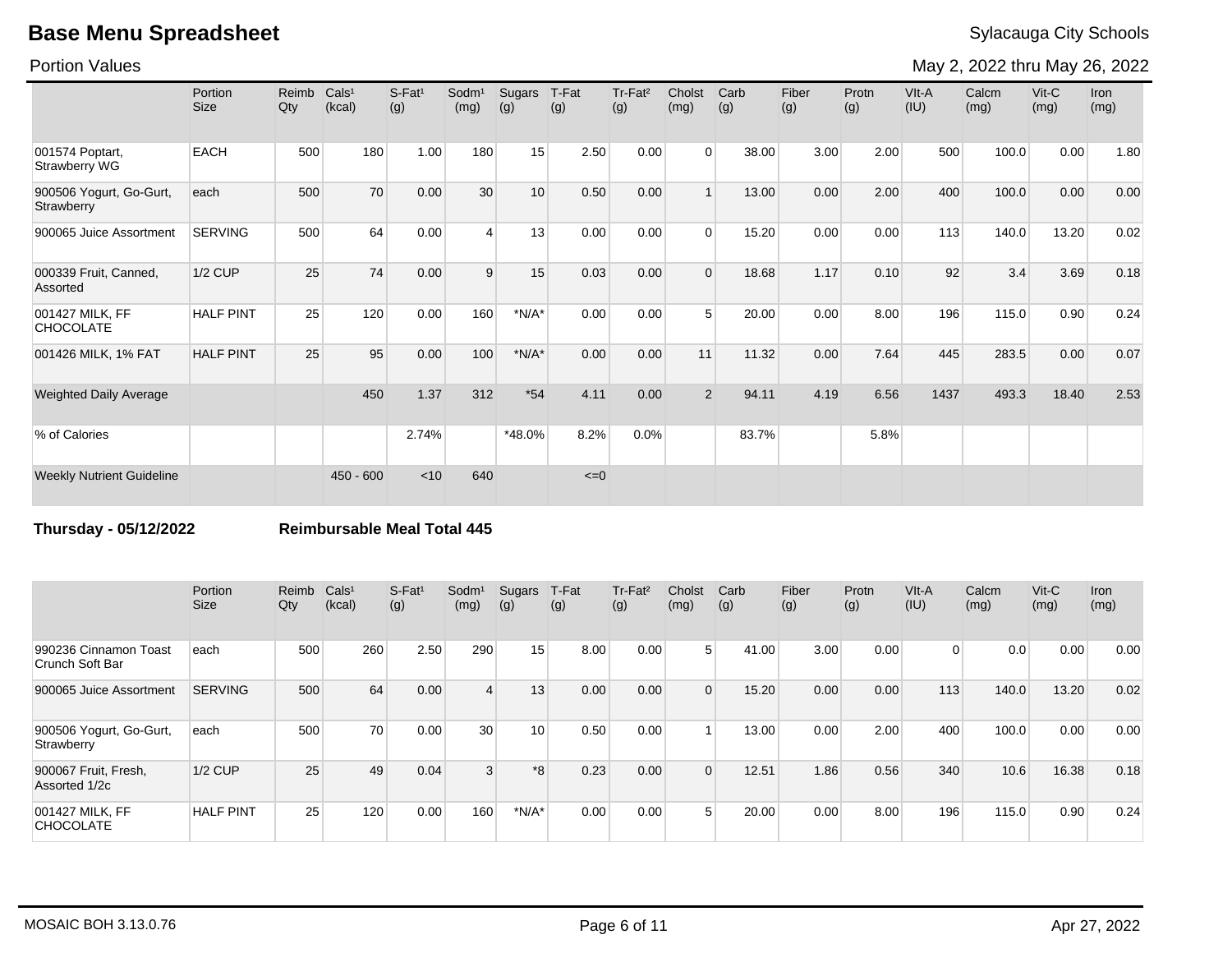Portion Values

May 2, 2022 thru May 26, 2022

|                                  | Portion<br><b>Size</b> | Reimb<br>Qty | Cals <sup>1</sup><br>(kcal) | $S-Fat1$<br>(g) | Sodm <sup>1</sup><br>(mg) | Sugars<br>(g) | T-Fat<br>(g) | Tr-Fat <sup>2</sup><br>(g) | Cholst<br>(mg) | Carb<br>(g) | Fiber<br>(g) | Protn<br>(g) | $V$ lt-A<br>(IU) | Calcm<br>(mg) | $V$ it-C<br>(mg) | Iron<br>(mg) |
|----------------------------------|------------------------|--------------|-----------------------------|-----------------|---------------------------|---------------|--------------|----------------------------|----------------|-------------|--------------|--------------|------------------|---------------|------------------|--------------|
| 001428 MILK, FF SKIM             | <b>HALF PINT</b>       | 25           | 83                          | 0.12            | 103                       | 29            | 0.20         | 0.00                       | 5 <sup>1</sup> | 12.15       | 0.00         | 8.26         | 37               | 298.9         | 0.00             | 0.07         |
| <b>Weighted Daily Average</b>    |                        |              | 457                         | 2.82            | 379                       | $*45$         | 9.57         | 0.00                       |                | 80.26       | 3.48         | 3.19         | 608              | 293.5         | 15.80            | 0.05         |
| % of Calories                    |                        |              |                             | 5.55%           |                           | $*39.4%$      | 18.8%        | $0.0\%$                    |                | 70.2%       |              | 2.8%         |                  |               |                  |              |
| <b>Weekly Nutrient Guideline</b> |                        |              | $450 - 600$                 | $<$ 10          | 640                       |               | $\leq=0$     |                            |                |             |              |              |                  |               |                  |              |

**Friday - 05/13/2022 Reimbursable Meal Total 15**

|                                     | Portion<br>Size  | Reimb<br>Qty   | Cals <sup>1</sup><br>(kcal) | S-Fat <sup>1</sup><br>(g) | Sodm <sup>1</sup><br>(mg) | Sugars<br>(g) | T-Fat<br>(g) | Tr-Fat <sup>2</sup><br>(g) | Cholst<br>(mg) | Carb<br>(g) | Fiber<br>(g) | Protn<br>(g) | VIt-A<br>(IU)   | Calcm<br>(mg) | Vit-C<br>(mg) | Iron<br>(mg) |
|-------------------------------------|------------------|----------------|-----------------------------|---------------------------|---------------------------|---------------|--------------|----------------------------|----------------|-------------|--------------|--------------|-----------------|---------------|---------------|--------------|
| 001201 Muffin, Apple: WG            | <b>EACH</b>      | 17             | 142                         | 0.47                      | 113                       | 12            | 4.25         | 0.00                       | 14             | 25.51       | 0.94         | 1.89         | 30 <sup>°</sup> | 4.9           | 49.14         | 0.71         |
| 000339 Fruit, Canned,<br>Assorted   | <b>1/2 CUP</b>   | 10             | 74                          | 0.00                      | 9                         | 15            | 0.03         | 0.00                       | $\Omega$       | 18.68       | 1.17         | 0.10         | 92              | 3.4           | 3.69          | 0.18         |
| 001499 Cheese, String,<br>Mozz      | 1 <sub>OZ</sub>  | 10             | 80                          | 3.50                      | 150                       | $*N/A*$       | 6.00         | 0.00                       | 15             | 1.00        | 0.00         | 6.00         | 199             | 207.0         | 0.00          | 0.10         |
| 900065 Juice Assortment             | <b>SERVING</b>   | 17             | 64                          | 0.00                      | $\boldsymbol{\Delta}$     | 13            | 0.00         | 0.00                       | $\Omega$       | 15.20       | 0.00         | 0.00         | 113             | 140.0         | 13.20         | 0.02         |
| 001427 MILK, FF<br><b>CHOCOLATE</b> | <b>HALF PINT</b> | 10             | 120                         | 0.00                      | 160                       | $*N/A*$       | 0.00         | 0.00                       | 5              | 20.00       | 0.00         | 8.00         | 196             | 115.0         | 0.90          | 0.24         |
| 001428 MILK, FF SKIM                | <b>HALF PINT</b> | $\overline{7}$ | 83                          | 0.12                      | 103                       | 29            | 0.20         | 0.00                       | 5              | 12.15       | 0.00         | 8.26         | 37              | 298.9         | 0.00          | 0.07         |
| <b>Weighted Daily Average</b>       |                  |                | 455                         | 2.93                      | 394                       | $*53$         | 8.93         | 0.00                       | 32             | 78.27       | 1.85         | 15.39        | 504             | 520.6         | 73.71         | 1.21         |
| % of Calories                       |                  |                |                             | 5.80%                     |                           | *46.6%        | 17.7%        | 0.0%                       |                | 68.8%       |              | 13.5%        |                 |               |               |              |
| <b>Weekly Nutrient Guideline</b>    |                  |                | $450 - 600$                 | < 10                      | 640                       |               | $\leq=0$     |                            |                |             |              |              |                 |               |               |              |

**Monday - 05/16/2022 Reimbursable Meal Total 337**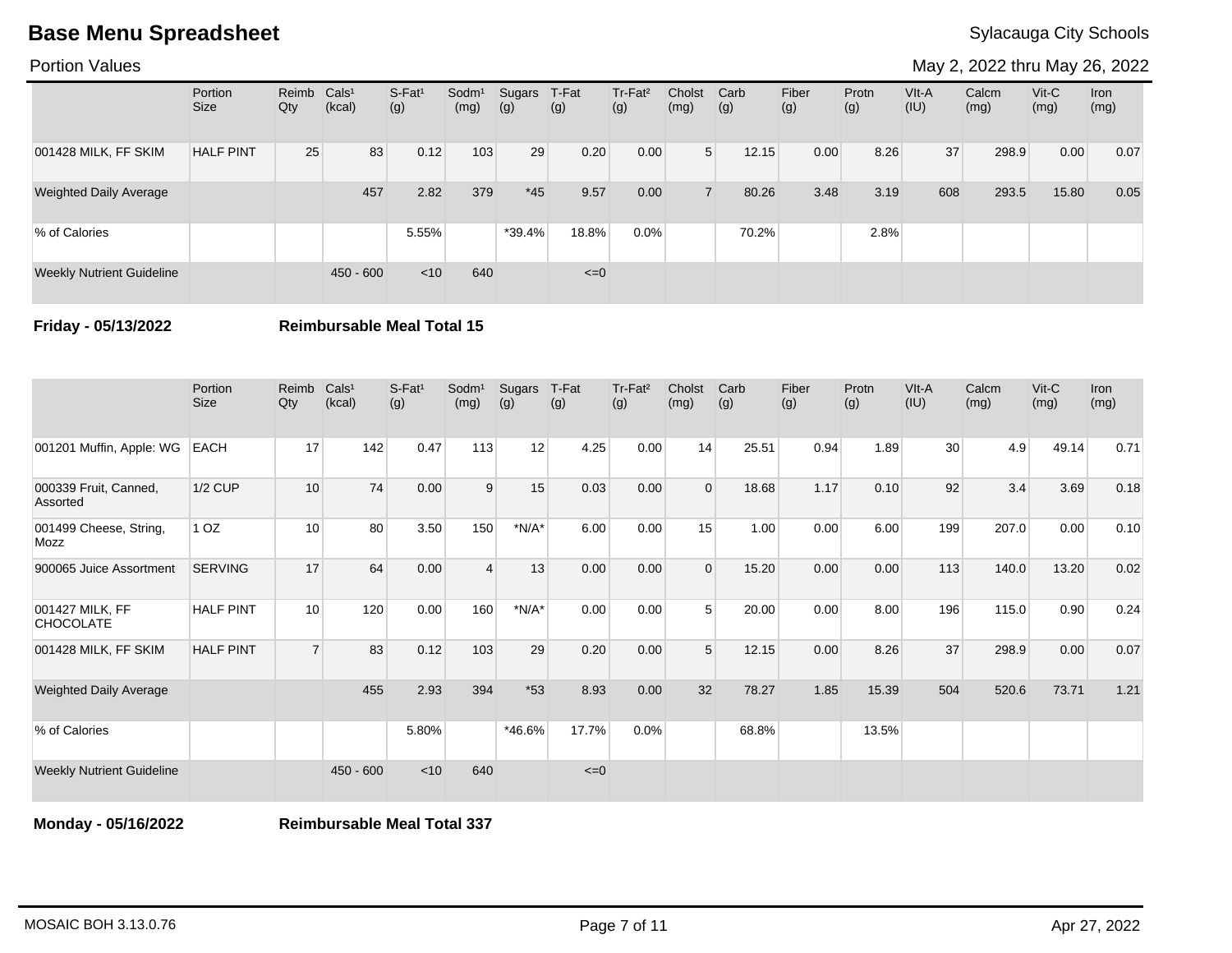Portion Values

May 2, 2022 thru May 26, 2022

|                                     | Portion<br><b>Size</b> | Reimb<br>Qty | Cals <sup>1</sup><br>(kcal) | $S$ -Fat <sup>1</sup><br>(g) | Sodm <sup>1</sup><br>(mg) | Sugars<br>(g) | T-Fat<br>(g) | Tr-Fat <sup>2</sup><br>(g) | Cholst<br>(mg) | Carb<br>(g) | Fiber<br>(g) | Protn<br>(g) | VIt-A<br>(IU) | Calcm<br>(mg) | Vit-C<br>(mg) | Iron<br>(mg) |
|-------------------------------------|------------------------|--------------|-----------------------------|------------------------------|---------------------------|---------------|--------------|----------------------------|----------------|-------------|--------------|--------------|---------------|---------------|---------------|--------------|
| 000269 Muffin, Assorted             | Each                   | 500          | 154                         | 0.49                         | 124                       | 13            | 4.58         | 0.00                       | 18             | 26.50       | 0.98         | 1.96         | 55            | 15.0          | 16.78         | 0.72         |
| 001515 Cheese, Mozz,<br>String: 1oz | 1 <sub>OZ</sub>        | 500          | 80                          | 3.50                         | 150                       | $*N/A*$       | 6.00         | 0.00                       | 15             | 1.00        | 0.00         | 6.00         | 199           | 207.0         | 0.00          | 0.10         |
| 900065 Juice Assortment             | <b>SERVING</b>         | 500          | 64                          | 0.00                         | $\overline{4}$            | 13            | 0.00         | 0.00                       | $\Omega$       | 15.20       | 0.00         | 0.00         | 113           | 140.0         | 13.20         | 0.02         |
| 000339 Fruit, Canned,<br>Assorted   | <b>1/2 CUP</b>         | 20           | 74                          | 0.00                         | 9                         | 15            | 0.03         | 0.00                       | $\Omega$       | 18.68       | 1.17         | 0.10         | 92            | 3.4           | 3.69          | 0.18         |
| 001427 MILK, FF<br><b>CHOCOLATE</b> | <b>HALF PINT</b>       | 20           | 120                         | 0.00                         | 160                       | $*N/A*$       | 0.00         | 0.00                       | $5^{\circ}$    | 20.00       | 0.00         | 8.00         | 196           | 115.0         | 0.90          | 0.24         |
| 001428 MILK, FF SKIM                | <b>HALF PINT</b>       | 10           | 83                          | 0.12                         | 103                       | 29            | 0.20         | 0.00                       | $5^{\circ}$    | 12.15       | 0.00         | 8.26         | 37            | 298.9         | 0.00          | 0.07         |
| <b>Weighted Daily Average</b>       |                        |              | 456                         | 5.92                         | 426                       | $*41$         | 15.71        | 0.00                       | 49             | 66.02       | 1.53         | 12.54        | 562           | 552.9         | 44.75         | 1.27         |
| % of Calories                       |                        |              |                             | 11.68%                       |                           | *36.0%        | 31.0%        | 0.0%                       |                | 57.9%       |              | 11.0%        |               |               |               |              |
| <b>Weekly Nutrient Guideline</b>    |                        |              | $450 - 600$                 | < 10                         | 640                       |               | $\leq=0$     |                            |                |             |              |              |               |               |               |              |

**Tuesday - 05/17/2022 Reimbursable Meal Total 239**

|                                       | Portion<br><b>Size</b> | Reimb<br>Qty | Cals <sup>1</sup><br>(kcal) | $S-Fat1$<br>(g) | Sodm <sup>1</sup><br>(mg) | Sugars<br>(g) | T-Fat<br>(g) | Tr-Fat <sup>2</sup><br>(g) | Cholst<br>(mg) | Carb<br>(g) | Fiber<br>(g) | Protn<br>(g) | VIt-A<br>(IU) | Calcm<br>(mg) | $V$ it-C<br>(mg) | Iron<br>(mg) |
|---------------------------------------|------------------------|--------------|-----------------------------|-----------------|---------------------------|---------------|--------------|----------------------------|----------------|-------------|--------------|--------------|---------------|---------------|------------------|--------------|
| 900177 Cereal Pouch,<br>Fruit Loops   | each                   | 500          | 110                         | 0.50            | 170                       | 8             | 1.00         | 0.00                       | $\Omega$       | 24.00       | 3.00         | 1.00         | 4400          | 80.0          | 12.00            | 3.60         |
| 900506 Yogurt, Go-Gurt,<br>Strawberry | each                   | 500          | 70                          | 0.00            | 30                        | 10            | 0.50         | 0.00                       |                | 13.00       | 0.00         | 2.00         | 400           | 100.0         | 0.00             | 0.00         |
| 900065 Juice Assortment               | <b>SERVING</b>         | 100          | 64                          | 0.00            | $\overline{4}$            | 13            | 0.00         | 0.00                       | $\Omega$       | 15.20       | 0.00         | 0.00         | 113           | 140.0         | 13.20            | 0.02         |
| 000339 Fruit, Canned,<br>Assorted     | $1/2$ CUP              | 100          | 74                          | 0.00            | 9                         | 15            | 0.03         | 0.00                       | $\Omega$       | 18.68       | 1.17         | 0.10         | 92            | 3.4           | 3.69             | 0.18         |
| 001427 MILK, FF<br><b>CHOCOLATE</b>   | <b>HALF PINT</b>       | 25           | 120                         | 0.00            | 160                       | $*N/A*$       | 0.00         | 0.00                       | 5              | 20.00       | 0.00         | 8.00         | 196           | 115.0         | 0.90             | 0.24         |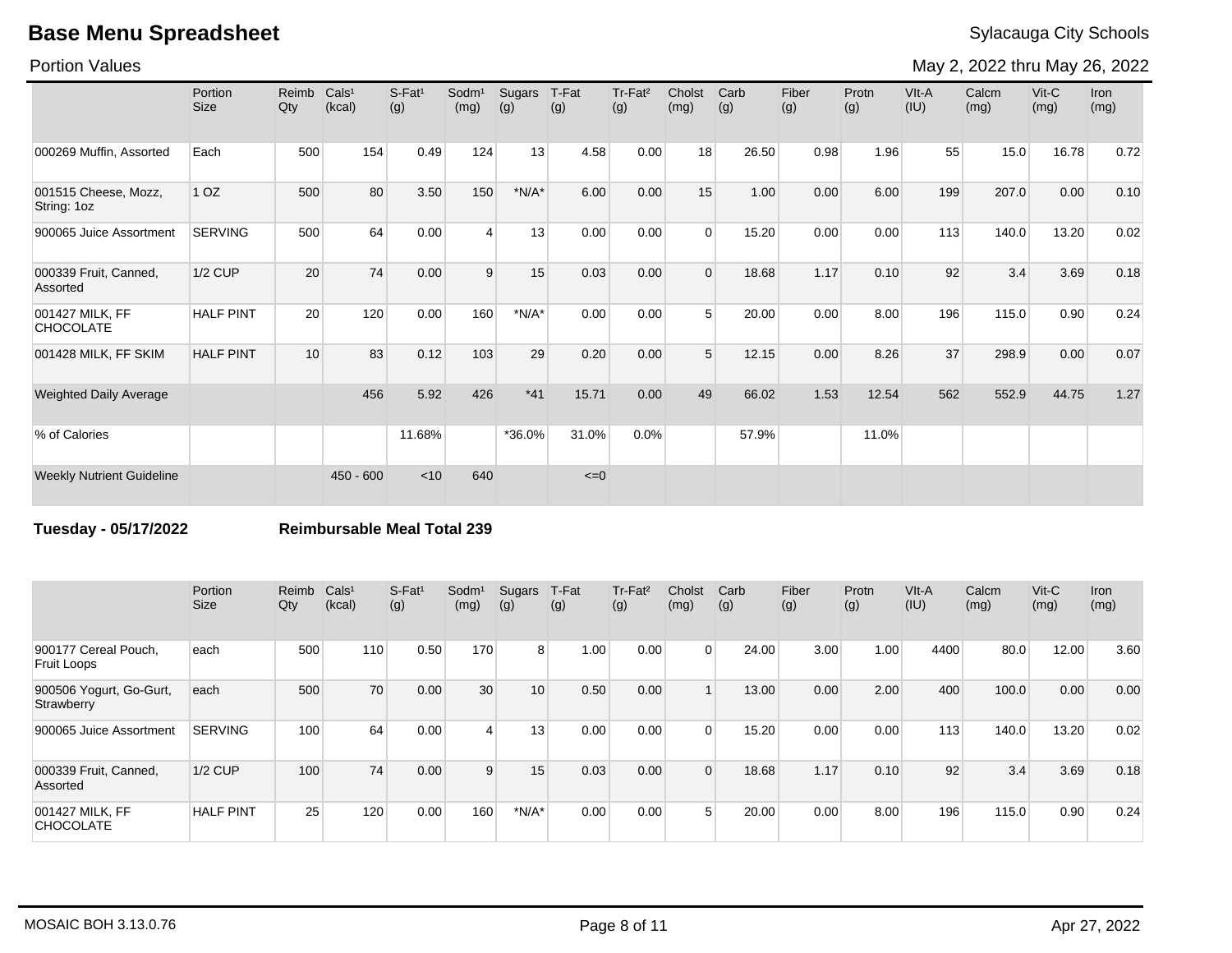Portion Values

May 2, 2022 thru May 26, 2022

|                                  | Portion<br><b>Size</b> | Reimb Cals <sup>1</sup><br>Qty | (kcal)      | $S-Fat1$<br>(g) | Sodm <sup>1</sup><br>(mg) | Sugars<br>(g) | T-Fat<br>(g) | Tr-Fat <sup>2</sup><br>(g) | Cholst<br>(mg)  | Carb<br>(g) | Fiber<br>(g) | Protn<br>(g) | $V$ lt-A<br>(IU) | Calcm<br>(mg) | $V$ it-C<br>(mg) | Iron<br>(mg) |
|----------------------------------|------------------------|--------------------------------|-------------|-----------------|---------------------------|---------------|--------------|----------------------------|-----------------|-------------|--------------|--------------|------------------|---------------|------------------|--------------|
| 001426 MILK, 1% FAT              | <b>HALF PINT</b>       | 10 <sup>1</sup>                | 95          | 0.00            | 100                       | $*N/A*$       | 0.00         | 0.00                       | 11 <sub>h</sub> | 11.32       | 0.00         | 7.64         | 445              | 283.5         | 0.00             | 0.07         |
| <b>Weighted Daily Average</b>    |                        |                                | 451         | 1.05            | 445                       | $*49$         | 3.15         | 0.00                       | 3               | 94.15       | 6.77         | 7.47         | 10166            | 460.4         | 32.27            | 7.64         |
| % of Calories                    |                        |                                |             | 2.10%           |                           | $*43.5%$      | 6.3%         | 0.0%                       |                 | 83.5%       |              | 6.6%         |                  |               |                  |              |
| <b>Weekly Nutrient Guideline</b> |                        |                                | $450 - 600$ | $<$ 10          | 640                       |               | $\leq=0$     |                            |                 |             |              |              |                  |               |                  |              |

**Wednesday - 05/18/2022 Reimbursable Meal Total 100**

|                                     | Portion<br><b>Size</b> | Reimb<br>Qty | Cals <sup>1</sup><br>(kcal) | $S-Fat1$<br>(g) | Sodm <sup>1</sup><br>(mg) | Sugars<br>(g) | T-Fat<br>(g) | Tr-Fat <sup>2</sup><br>(g) | Cholst<br>(mg) | Carb<br>(g) | Fiber<br>(g) | Protn<br>(g) | VIt-A<br>(IU) | Calcm<br>(mg) | $V$ it-C<br>(mg) | <b>Iron</b><br>(mg) |
|-------------------------------------|------------------------|--------------|-----------------------------|-----------------|---------------------------|---------------|--------------|----------------------------|----------------|-------------|--------------|--------------|---------------|---------------|------------------|---------------------|
| 001002 Poptart, Variety             | <b>SERVINGS</b>        | 100          | 183                         | 1.00            | 187                       | 16            | 2.71         | 0.01                       | $\mathbf 0$    | 38.22       | 2.98         | 2.36         | 505           | 101.0         | 0.00             | 1.82                |
| 001515 Cheese, Mozz,<br>String: 1oz | 1 <sub>OZ</sub>        | 100          | 80                          | 3.50            | 150                       | $*N/A*$       | 6.00         | 0.00                       | 15             | 1.00        | 0.00         | 6.00         | 199           | 207.0         | 0.00             | 0.10                |
| 900065 Juice Assortment             | <b>SERVING</b>         | 100          | 64                          | 0.00            | 4                         | 13            | 0.00         | 0.00                       | $\Omega$       | 15.20       | 0.00         | 0.00         | 113           | 140.0         | 13.20            | 0.02                |
| 000339 Fruit, Canned,<br>Assorted   | <b>1/2 CUP</b>         | 100          | 74                          | 0.00            | 9                         | 15            | 0.03         | 0.00                       | $\Omega$       | 18.68       | 1.17         | 0.10         | 92            | 3.4           | 3.69             | 0.18                |
| 001427 MILK, FF<br><b>CHOCOLATE</b> | <b>HALF PINT</b>       | 25           | 120                         | 0.00            | 160                       | $*N/A*$       | 0.00         | 0.00                       | 5              | 20.00       | 0.00         | 8.00         | 196           | 115.0         | 0.90             | 0.24                |
| 001428 MILK, FF SKIM                | <b>HALF PINT</b>       | 10           | 83                          | 0.12            | 103                       | 29            | 0.20         | 0.00                       | 5              | 12.15       | 0.00         | 8.26         | 37            | 298.9         | 0.00             | 0.07                |
| <b>Weighted Daily Average</b>       |                        |              | 439                         | 4.51            | 401                       | $*46$         | 8.76         | 0.01                       | 17             | 79.31       | 4.15         | 11.28        | 961           | 510.0         | 17.12            | 2.18                |
| % of Calories                       |                        |              |                             | 9.25%           |                           | *41.9%        | 18.0%        | 0.0%                       |                | 72.3%       |              | 10.3%        |               |               |                  |                     |
| <b>Weekly Nutrient Guideline</b>    |                        |              | $450 - 600$                 | < 10            | 640                       |               | $\leq=0$     |                            |                |             |              |              |               |               |                  |                     |

**Thursday - 05/19/2022 Reimbursable Meal Total 434**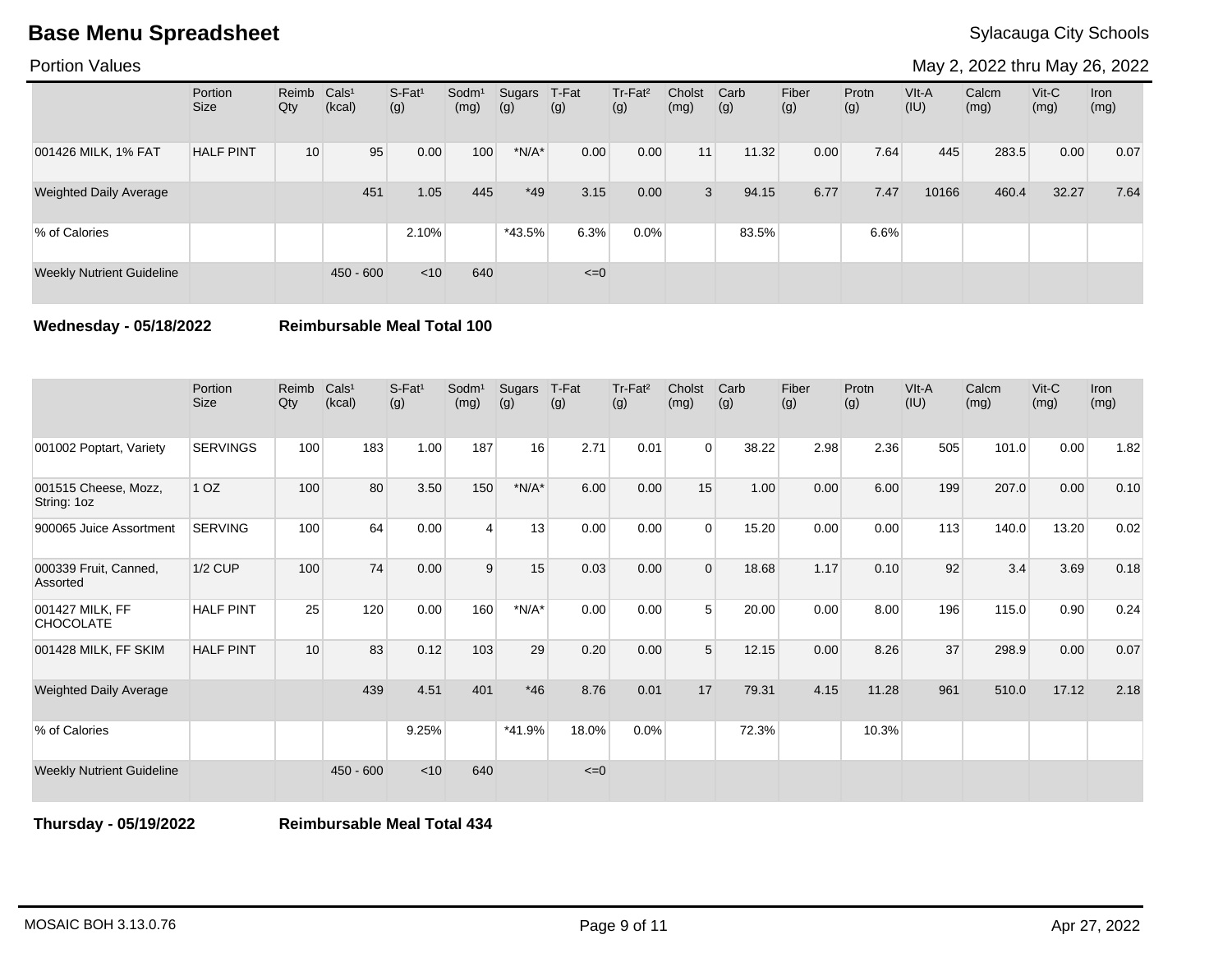Portion Values

May 2, 2022 thru May 26, 2022

|                                     | Portion<br><b>Size</b> | Reimb<br>Qty | Cals <sup>1</sup><br>(kcal) | $S$ -Fat <sup>1</sup><br>(g) | Sodm <sup>1</sup><br>(mg) | Sugars<br>(g)  | T-Fat<br>(g) | Tr-Fat <sup>2</sup><br>(g) | Cholst<br>(mg) | Carb<br>(g) | Fiber<br>(g) | Protn<br>(g) | VIt-A<br>(IU)  | Calcm<br>(mg) | Vit-C<br>(mg) | Iron<br>(mg) |
|-------------------------------------|------------------------|--------------|-----------------------------|------------------------------|---------------------------|----------------|--------------|----------------------------|----------------|-------------|--------------|--------------|----------------|---------------|---------------|--------------|
| 990226 Grilled Cheese<br>Sandwich   | Each                   | 450          | 280                         | 5.00                         | 580                       | 5 <sup>1</sup> | 9.00         | 0.00                       | 31             | 30.00       | 3.00         | 18.00        | 523            | 465.0         | 0.00          | 1.00         |
| 001021 Fruit Cup - 4oz              | 4 OZ.                  | 500          | 60                          | 0.00                         | $5\overline{)}$           | $*N/A*$        | 0.00         | 0.00                       | $\Omega$       | 17.00       | 1.00         | 1.00         | $\overline{0}$ | 0.0           | 3.60          | 0.36         |
| 900065 Juice Assortment             | <b>SERVING</b>         | 500          | 64                          | 0.00                         | $\overline{4}$            | 13             | 0.00         | 0.00                       | $\Omega$       | 15.20       | 0.00         | 0.00         | 113            | 140.0         | 13.20         | 0.02         |
| 000339 Fruit, Canned,<br>Assorted   | <b>1/2 CUP</b>         | 25           | 74                          | 0.00                         | 9                         | 15             | 0.03         | 0.00                       | $\Omega$       | 18.68       | 1.17         | 0.10         | 92             | 3.4           | 3.69          | 0.18         |
| 001426 MILK, 1% FAT                 | <b>HALF PINT</b>       | 25           | 95                          | 0.00                         | 100                       | $*N/A*$        | 0.00         | 0.00                       | 11             | 11.32       | 0.00         | 7.64         | 445            | 283.5         | 0.00          | 0.07         |
| 001427 MILK, FF<br><b>CHOCOLATE</b> | <b>HALF PINT</b>       | 25           | 120                         | 0.00                         | 160                       | $*N/A*$        | 0.00         | 0.00                       | $5^{\circ}$    | 20.00       | 0.00         | 8.00         | 196            | 115.0         | 0.90          | 0.24         |
| <b>Weighted Daily Average</b>       |                        |              | 450                         | 5.18                         | 627                       | $*21$          | 9.33         | 0.00                       | 33             | 71.08       | 4.33         | 20.72        | 714            | 666.6         | 19.62         | 1.51         |
| % of Calories                       |                        |              |                             | 10.36%                       |                           | $*18.7%$       | 18.7%        | 0.0%                       |                | 63.2%       |              | 18.4%        |                |               |               |              |
| <b>Weekly Nutrient Guideline</b>    |                        |              | $450 - 600$                 | < 10                         | 640                       |                | $\leq=0$     |                            |                |             |              |              |                |               |               |              |

**Friday - 05/20/2022 Reimbursable Meal Total 225**

|                                       | Portion<br><b>Size</b> | Reimb<br>Qty | Cals <sup>1</sup><br>(kcal) | $S-Fat1$<br>(g) | Sodm <sup>1</sup><br>(mg) | Sugars<br>(g) | T-Fat<br>(g) | Tr-Fat <sup>2</sup><br>(g) | Cholst<br>(mg) | Carb<br>(g) | Fiber<br>(g) | Protn<br>(g) | VIt-A<br>(IU) | Calcm<br>(mg) | $V$ it-C<br>(mg) | <b>Iron</b><br>(mg) |
|---------------------------------------|------------------------|--------------|-----------------------------|-----------------|---------------------------|---------------|--------------|----------------------------|----------------|-------------|--------------|--------------|---------------|---------------|------------------|---------------------|
| 900177 Cereal Pouch,<br>Fruit Loops   | each                   | 500          | 110                         | 0.50            | 170                       | 8             | 1.00         | 0.00                       | $\Omega$       | 24.00       | 3.00         | 1.00         | 4400          | 80.0          | 12.00            | 3.60                |
| 900506 Yogurt, Go-Gurt,<br>Strawberry | each                   | 500          | 70                          | 0.00            | 30                        | 10            | 0.50         | 0.00                       |                | 13.00       | 0.00         | 2.00         | 400           | 100.0         | 0.00             | 0.00                |
| 900065 Juice Assortment               | <b>SERVING</b>         | 100          | 64                          | 0.00            | $\overline{4}$            | 13            | 0.00         | 0.00                       | $\Omega$       | 15.20       | 0.00         | 0.00         | 113           | 140.0         | 13.20            | 0.02                |
| 000339 Fruit, Canned,<br>Assorted     | $1/2$ CUP              | 100          | 74                          | 0.00            | 9                         | 15            | 0.03         | 0.00                       | $\Omega$       | 18.68       | 1.17         | 0.10         | 92            | 3.4           | 3.69             | 0.18                |
| 001427 MILK, FF<br><b>CHOCOLATE</b>   | <b>HALF PINT</b>       | 25           | 120                         | 0.00            | 160                       | $*N/A*$       | 0.00         | 0.00                       | 5              | 20.00       | 0.00         | 8.00         | 196           | 115.0         | 0.90             | 0.24                |